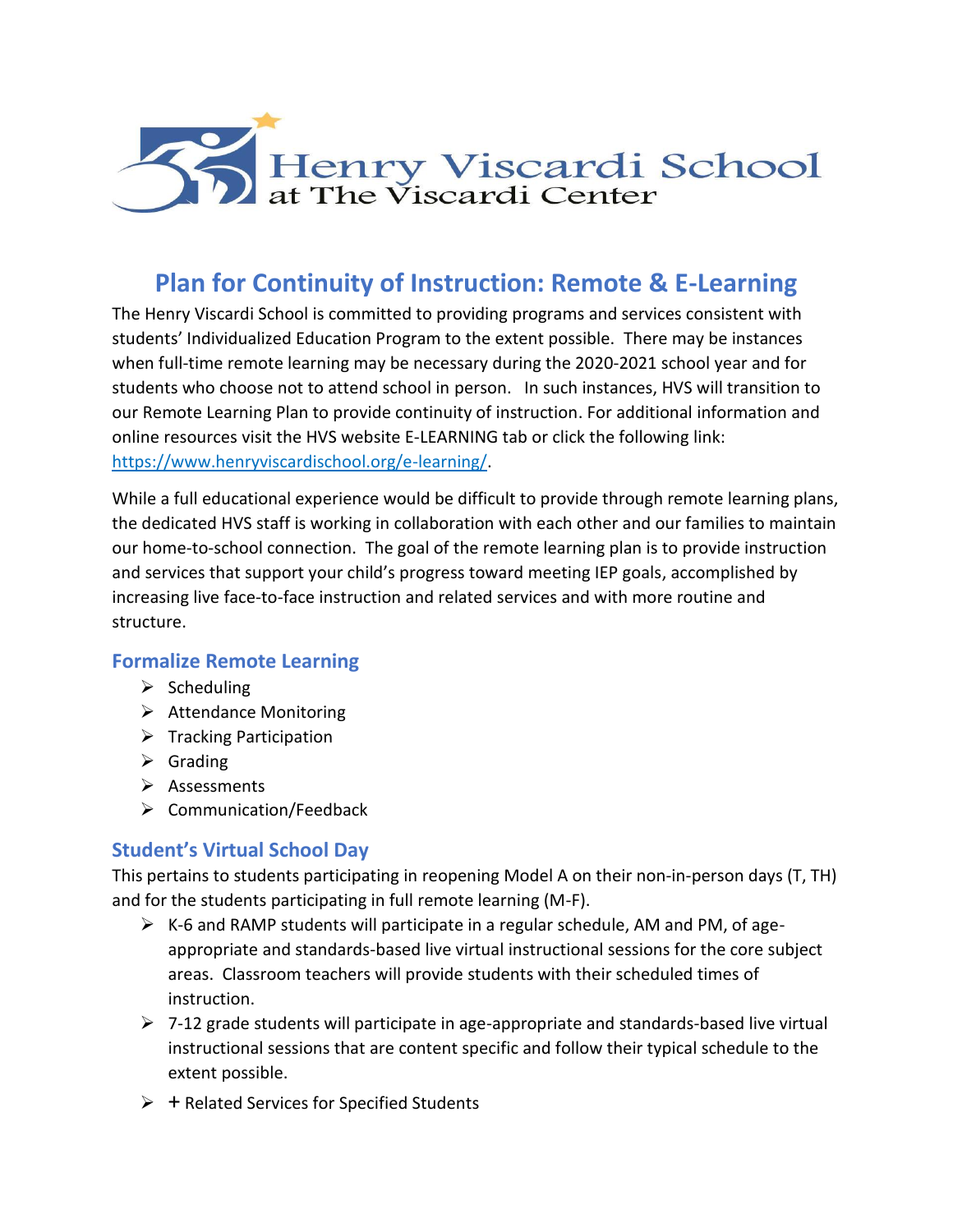- ➢ Daily teacher/student engagement and attendance is critical and will be monitored and reported on PowerSchool. Students are expected to participate in daily live instruction at the scheduled time.
- ➢ Distance learning activities will be posted by each teacher and related service provider. Staff may opt to post daily or post more than one day of assignments at a time.
- ➢ Staff will be available between 9:00 a.m. and 3:00 p.m. on Monday through Friday (school days) for instructional guidance and support.
- $\triangleright$  E-mails will be responded to within 24 hours, Monday through Friday. A staff email directory is also included on the E-Learning Tab.
- ➢ Teachers and related service providers will provide students with a reasonable/flexible amount of time to complete all assigned work.
- ➢ Parents/Guardians should reach out to the classroom teacher or related service provider with any questions or concerns related to assigned work.
- $\triangleright$  Students and staff will continue to enhance their use of a school approved online platform (e.g. Microsoft Team, Schoology) for lessons and submission of work. Please notify a staff member with any questions or concerns regarding technology and/or connectivity.

# **Delivery of Instruction**

 Staff will continue to directly provide students with instruction through a combination of both synchronous instruction, which is provided during real-time learning, and asynchronous instruction, which is provided through self-paced learning. As remote learning continues into the 2020-2021 school year, we are moving towards formalizing opportunities for synchronous instruction and related services.

- ➢ Synchronous Instruction (Real-time)
	- Live Video Conferencing (e.g. Microsoft Teams, Facetime)
	- o Presenting Content with Real-time feedback
	- Phone Conversations/Conferences
- ➢ Asynchronous Instruction (Self-paced)
	- Pre-recorded Videos and/or Lessons (e.g. YouTube)
	- Posting Assignments on Schoology/Class Dojo
	- Physical Hard Copy of Materials
	- Email Lessons/Assignments

# **Importance of Home-To-School Connection**

 Having regular interactions with our students and families is important during this time to provide continuity of instruction. The following are methods of communication HVS staff are utilizing to provide instruction, services, and support:

- ➢ Email (All Students)
- ➢ Schoology (MS/HS Students)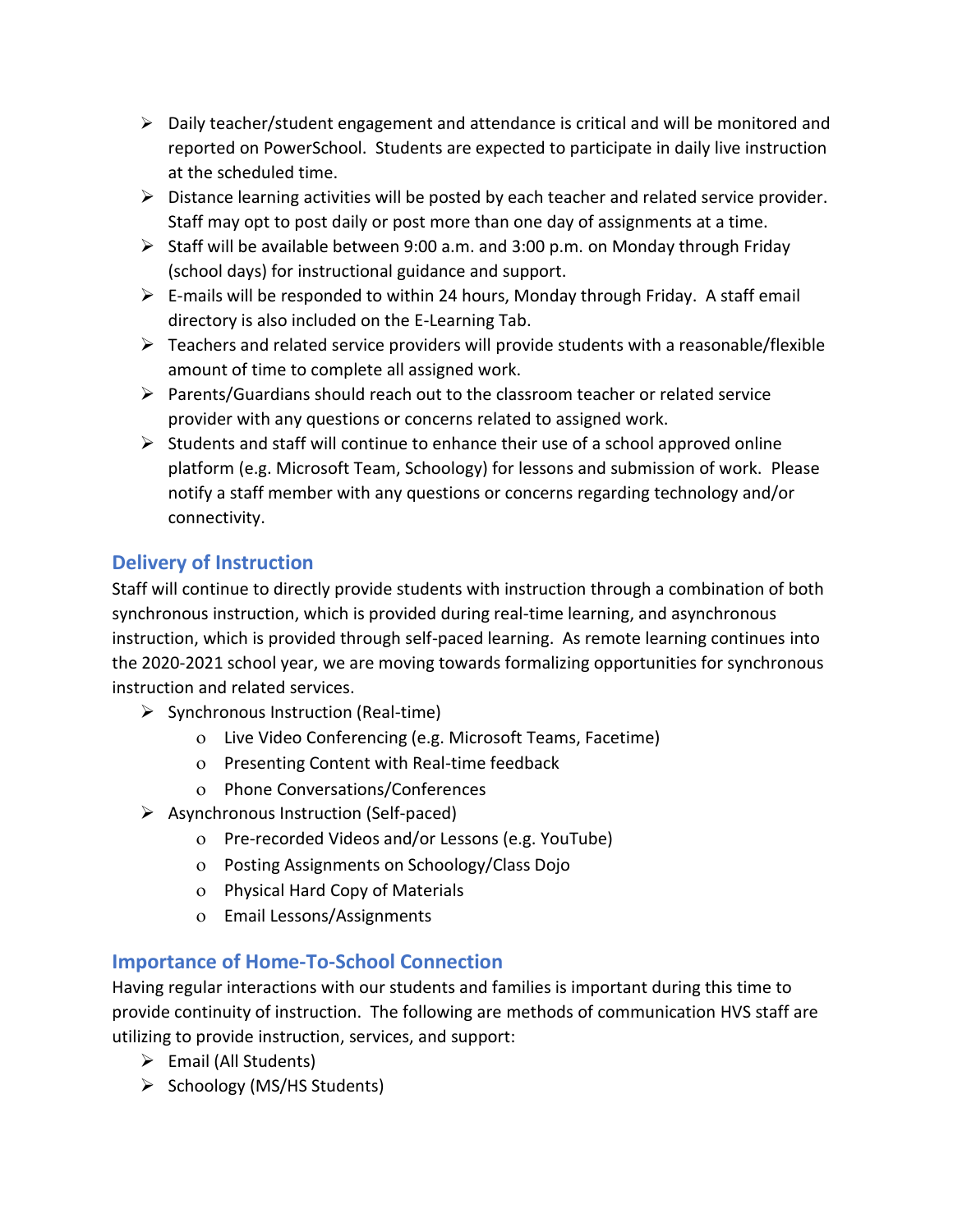- 
- ➢ Video Communication: e.g. Microsoft TEAMS, YouTube, Facetime (All Students)
- ➢ Phone Conversations (All Students)
- ➢ Physical Hard Copy Packets: If a student does not have the capability to receive digital material, physical packets are mailed home. (All Students)
- $\triangleright$  Blackboard Connect utilized weekly to provide updates to all families and staff.
- ➢ **[E-Learning Tab](https://www.henryviscardischool.org/e-learning/)**  Located on the HVS Website, it contains links to websites that can easily be utilized at home when teachers and related service providers assign lessons and activities.

### *\*\*Note: If your child accesses services through video conferencing, the Henry Viscardi School shall consider such access as your consent to receive services through that modality.*

# **Use of Technology & Cyber Safety**

 Due to the expanded usage of online resources, there is the increased potential for misuse of electronic communication and/or cyberbullying. The HVS Internet Acceptable Usage Policy and DASA Guidelines still apply.

- $\triangleright$  Students are responsible for their behavior/actions during all distance learning activities. Parents and guardians are strongly encouraged to monitor online instruction and provide students with periodic reminders related to the appropriate use of technology.
- $\triangleright$  Taping of, recording of, manipulation of and/or posting to social media of interactive learning opportunities is prohibited, as are any other actions or behaviors that infringe on the safety, security, and privacy of students and staff. internal Students (Elementary Students)<br>
→ Video Communication: e.g. Micro:<br>
→ Phone Conversations (All Students<br>
→ Physical Hard Copy Packets: If a s<br>
material, physical packets are mainting and Copy Packets: If a s<br>
→ B
- $\triangleright$  The HVS DASA Team will continue to hold regular weekly meetings.
- $\triangleright$  If bullying or harassment is suspected while students are participating in remote learning, staff/parents are to notify a DASA Coordinator, an Administrator, or submit the Bullying and/or Harassment Referral Form located on the HVS Website.

# **Committee on Special Education Meetings**

- $\triangleright$  CSE meetings will continue remotely.
- $\triangleright$  Districts will notify parents/guardians as to when their child's CSE meeting will be held.

### **Mental Health**

 We recognize that many of our students, their families, and our staff may be experiencing a wide range of emotions creating challenges for many during this time. Social and emotional well-being is our top priority in supporting our students during this school transition, not at the expense of academics, but in order to create the mental, social, and emotional space for academic learning to occur, regardless of where students will be receiving instruction.

 Mental Health Support Team Includes: PGS (Psychology, Guidance, and Social Work) and DASA (Dignity for All Students Act) team in collaboration with Administration. To assist our students and families who feel anxious regarding the COVID-19 outbreak by providing valid information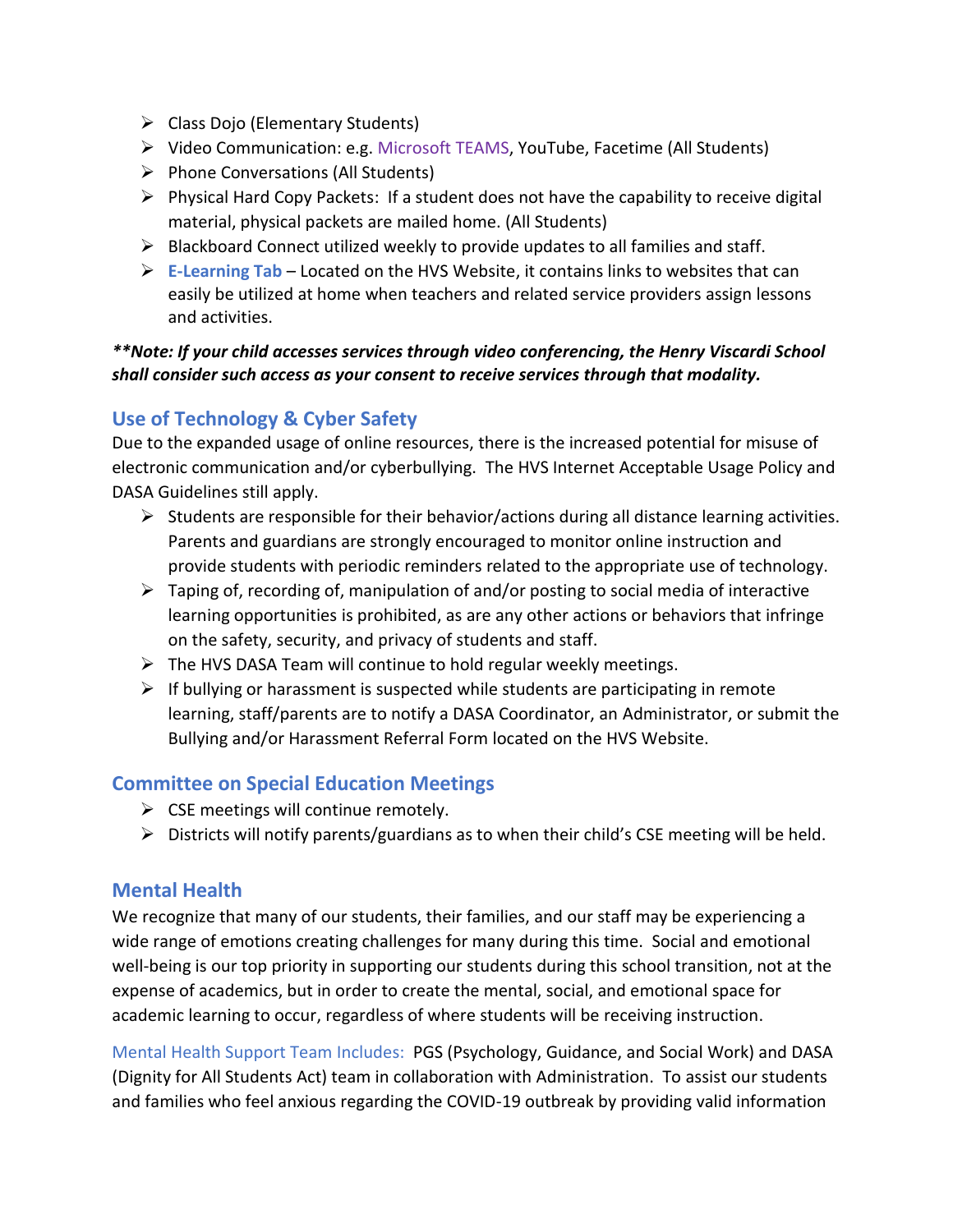to assist in dispelling rumors and misunderstandings. We will also continue to provide resources that address mental health needs of students during an infectious disease outbreak, in addition to utilizing our school's mental health professionals.

# **Disruptions in a Students Consistency of Care**

 The Henry Viscardi School stands ready to assist our families in any way we can. Concerns for a student receiving consistency of care (e.g. meals, medical, etc.), please notify an Administrator and/or our school Social Worker.

# **Stakeholder Responsibilities**

### Students, with parental support, will:

- $\triangleright$  To the best of their ability, follow a schedule and maintain a regular routine to complete daily learning experiences.
- $\triangleright$  Be respectful of the interactive learning experiences provided by staff.
- $\triangleright$  Communicate/collaborate with staff via email and/or other online platforms.
- $\triangleright$  Understand the importance of participating in remote learning activities to progress towards curriculum and IEP goals.

### Teachers and Related Service Providers will:

- ➢ Provide students with interactive, standards-based learning experiences.
- $\triangleright$  Communicate with students, parents, and administration on a regular basis.
- $\triangleright$  Ensure and maintain student engagement/understanding of the learning experiences.
- $\triangleright$  Collaborate with parents and students to resolve challenges.

### Psychologists/Social Worker/Guidance Counselor/Medical Staff will:

- $\triangleright$  Maintain communication with administration, students, and families.
- $\triangleright$  Provide resources to parents that support the social/emotional needs of students if/when they arise.
- $\triangleright$  Continue transition and post-secondary planning.
- $\triangleright$  Assist in resolving medical concerns of students.

### Administrators will:

- $\triangleright$  Maintain oversight of the continuity of instruction for all students.
- $\triangleright$  Collaborate with parents, teachers, related service providers, and students to resolve challenges.
- $\triangleright$  Provide ongoing guidance and support to teachers.